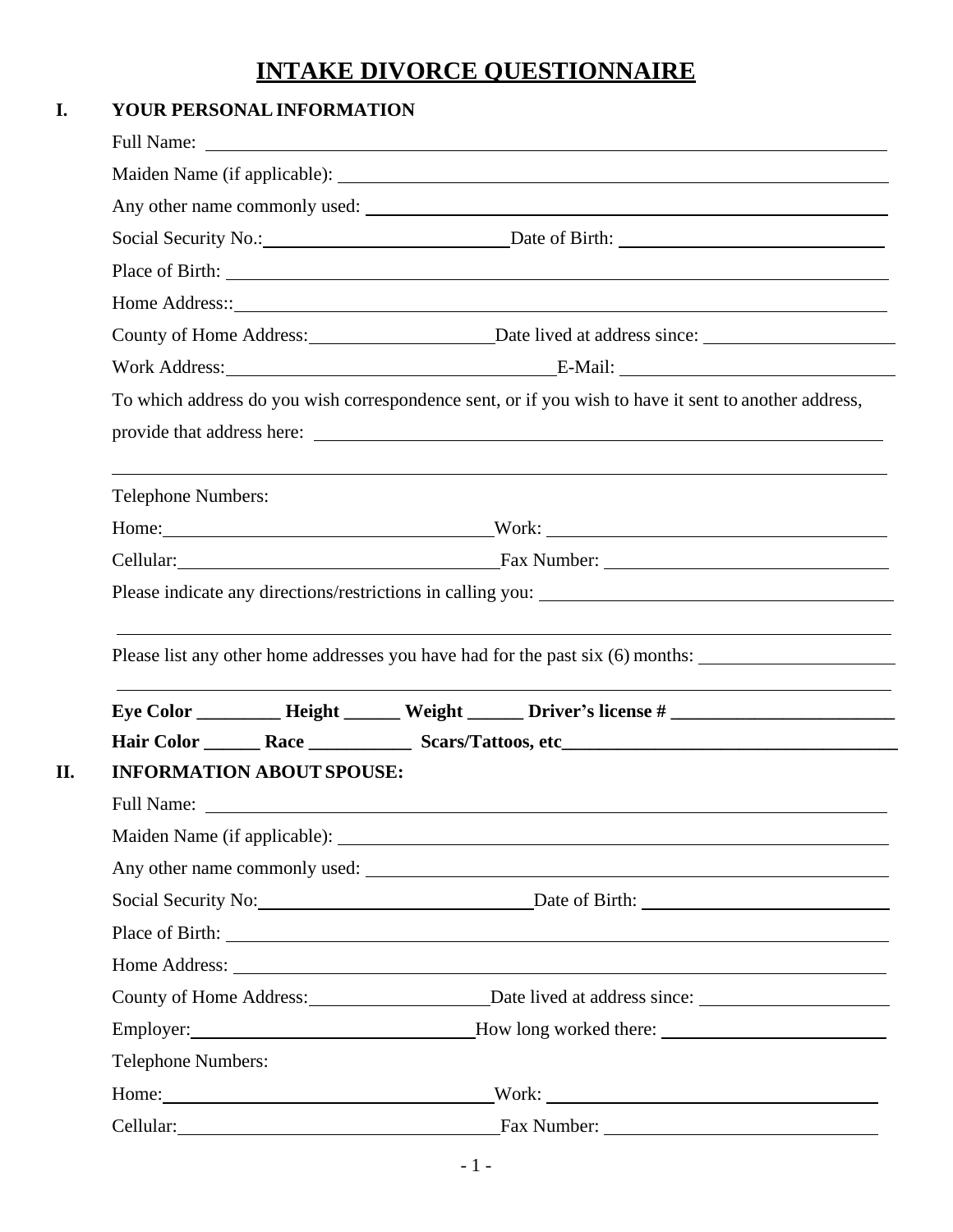|                  |                                         | Eye Color ___________ Height _______ Weight _______ Driver's license # _____________________________ |                                                                                      |                                                                                                          |              |
|------------------|-----------------------------------------|------------------------------------------------------------------------------------------------------|--------------------------------------------------------------------------------------|----------------------------------------------------------------------------------------------------------|--------------|
|                  |                                         |                                                                                                      |                                                                                      |                                                                                                          |              |
|                  | <b>HISTORY OF THIS MARRIAGE:</b>        |                                                                                                      |                                                                                      |                                                                                                          |              |
|                  |                                         |                                                                                                      |                                                                                      | Date of Marriage: Place: Place:                                                                          |              |
|                  |                                         |                                                                                                      |                                                                                      |                                                                                                          |              |
|                  |                                         |                                                                                                      |                                                                                      | Including this marriage, how many times has your spouse been married? _____________________________      |              |
|                  |                                         |                                                                                                      |                                                                                      |                                                                                                          |              |
|                  |                                         |                                                                                                      |                                                                                      |                                                                                                          |              |
|                  |                                         |                                                                                                      |                                                                                      |                                                                                                          |              |
|                  |                                         |                                                                                                      |                                                                                      |                                                                                                          |              |
|                  |                                         |                                                                                                      |                                                                                      | If separated, and if all your addresses since the separation are not listed above, please list all other |              |
|                  | addresses since the separation here:    |                                                                                                      |                                                                                      |                                                                                                          |              |
|                  |                                         |                                                                                                      |                                                                                      | $from$ to the set of $\sim$ to $\sim$ to $\sim$ to $\sim$                                                |              |
|                  |                                         |                                                                                                      |                                                                                      |                                                                                                          |              |
|                  |                                         |                                                                                                      |                                                                                      |                                                                                                          |              |
|                  |                                         |                                                                                                      |                                                                                      | Other than what is listed above, have you and your spouse lived together continuously throughout the     |              |
|                  |                                         |                                                                                                      |                                                                                      |                                                                                                          |              |
|                  | <b>INFORMATION ABOUT YOUR CHILDREN:</b> |                                                                                                      |                                                                                      |                                                                                                          |              |
| <b>Full Name</b> |                                         |                                                                                                      | Date of Birth                                                                        |                                                                                                          |              |
|                  |                                         |                                                                                                      |                                                                                      |                                                                                                          |              |
|                  |                                         |                                                                                                      |                                                                                      |                                                                                                          |              |
|                  |                                         |                                                                                                      | All addresses the children have lived for the past 5 years and with whom they lived: |                                                                                                          | Resides with |
| Address          |                                         |                                                                                                      |                                                                                      | Lived with                                                                                               |              |
|                  |                                         |                                                                                                      |                                                                                      |                                                                                                          |              |
|                  |                                         |                                                                                                      |                                                                                      | Do any of your children have any physical or other problems that will be a factor in this case           |              |

Do you anticipate a dispute about custody of the children?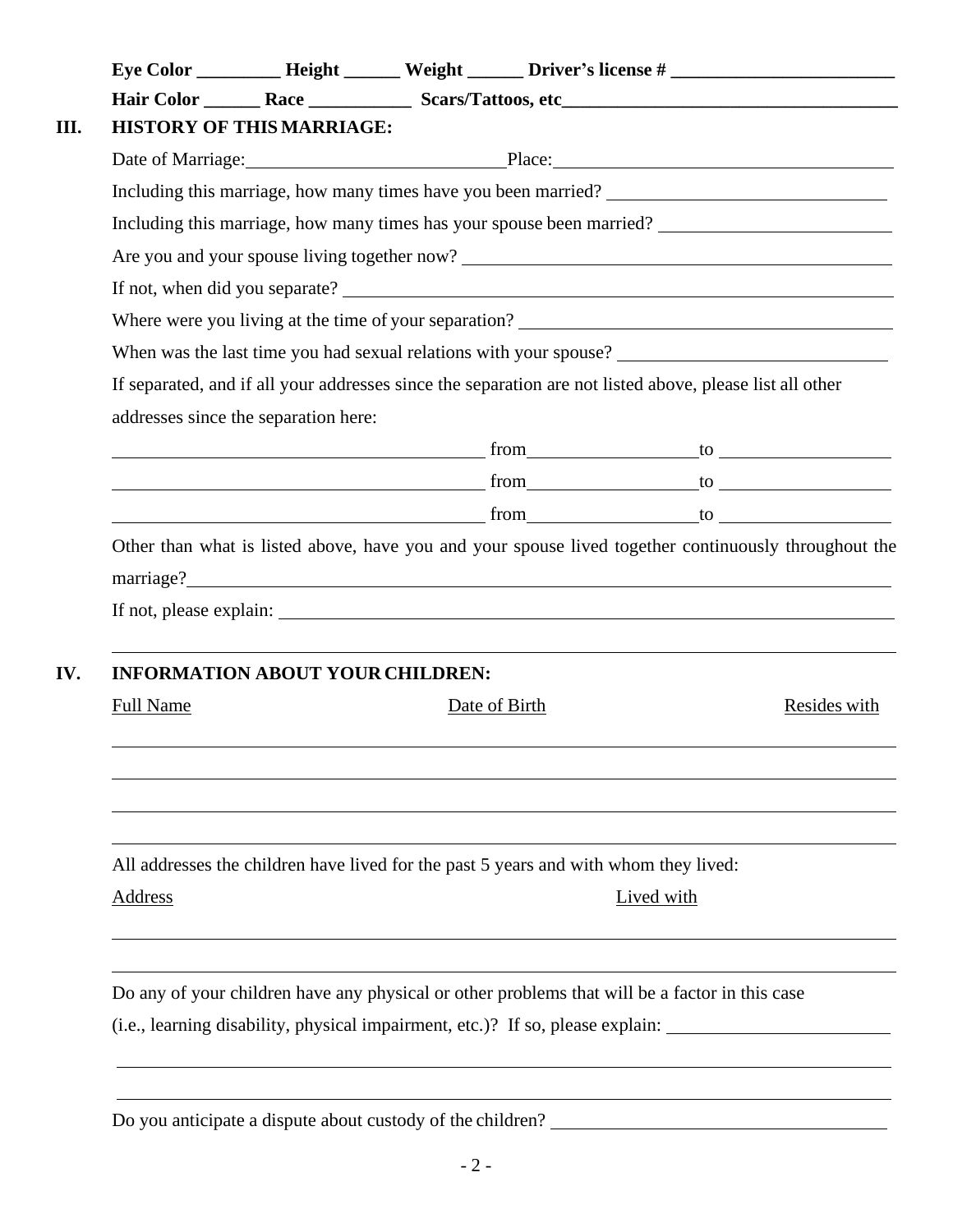## **V. INFORMATION ABOUT YOUREMPLOYMENT**

| Are you employed?<br>If yes, state your employer:                                                 |
|---------------------------------------------------------------------------------------------------|
|                                                                                                   |
| Employed since: Cross yearly salary:                                                              |
| Address of Employment: example and a series of Employment:                                        |
| Please state your education and vocational training (including numbers of years you attended high |
|                                                                                                   |

Is your spouse employed?
In your spouse employed?
If yes, state their employer:
If yes, state their employer:
If yes, state their employer:
If yes, state their employer:
If yes, state their employer:
If yes, state their em

Job title: Type of job:

Employed since: Gross yearly salary:

Address of Employment:

Please state his/her education and vocational training (including numbers of years he/she attended high school and college, if applicable):

### **VII. INFORMATION ABOUT YOUR PRIORMARRIAGE(S):**

If you or your spouse have been married before this marriage, state name(s) of prior spouse(s) and how, when, and where prior marriage(s) were terminated:

If there are any children from prior marriage(s) of you and/or your spouse, please list the names and ages of any children and state with whom such children live:

#### **VIII. PRIOR PROCEEDINGS:**

Have there been any legal or other proceedings between you and the opposing party? If so, please describe: when the contract of the contract of the contract of the contract of the contract of the contract of the contract of the contract of the contract of the contract of the contract of the contract of the contract of

#### **IX. RECONCILIATION:**

Do you have an interest in reconciliation?

Does your spouse, as far as you know?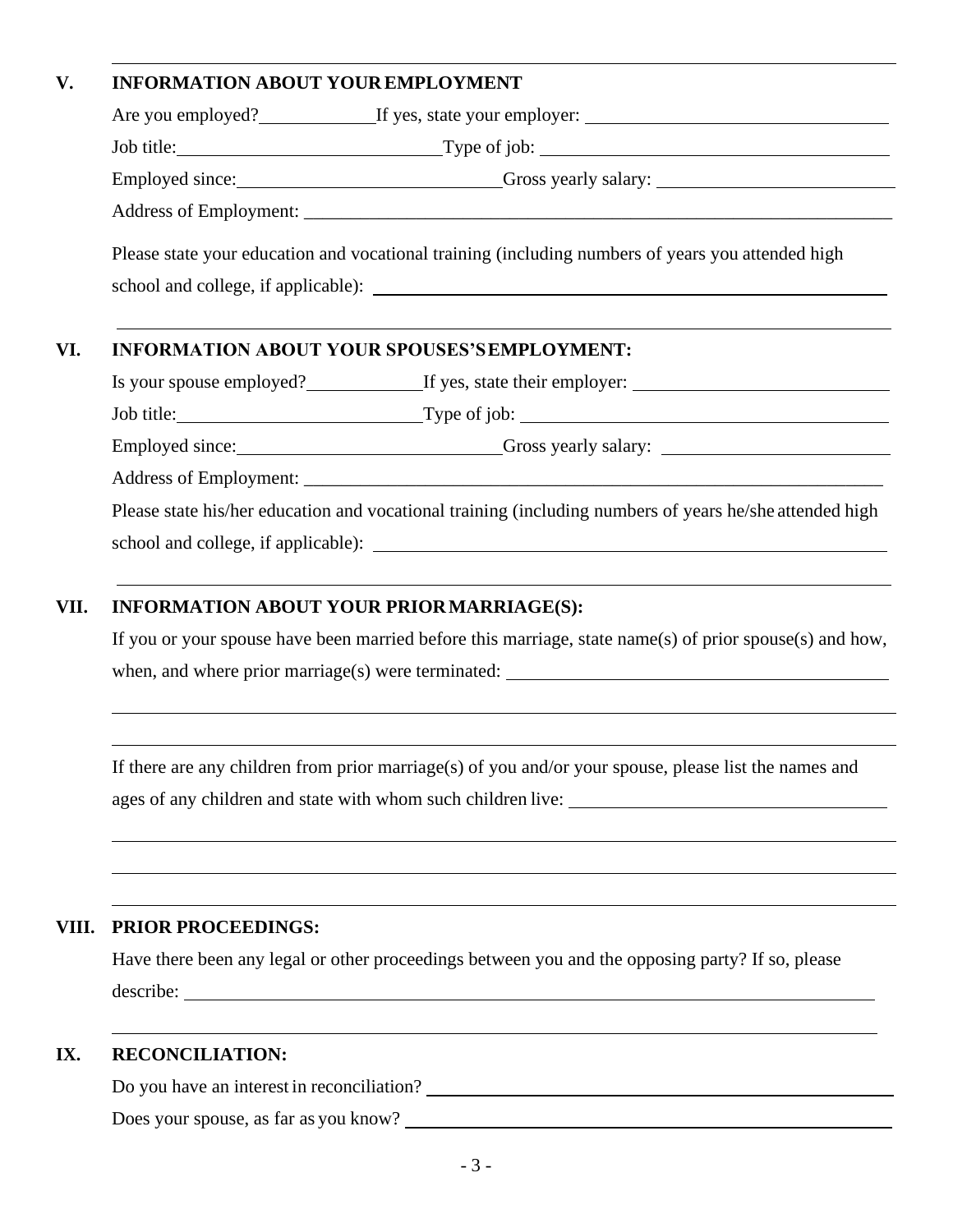Have you tried marriage counseling? If so, when and with whom?

#### **OTHER:**

Has your spouse consulted an attorney regarding this matter? If so, please indicate his/her name and address, if known:

Have you consulted other attorneys regarding this matter? If so, please state who you have seen and when:

Do you have a Will? If so, who are the beneficiaries?

Do you have an accountant or have you ever used an accountant? If so, please state his/her name and address:

Are there bank accounts, lines of credit, stock and investment accounts or other accounts to which your spouse has access? If so, please clarify:

Does your spouse have in his or his possession credit cards for which you are responsible? If so, please specify:

Have you ever signed anything which may affect the case, including prenuptial or postnuptial agreement(s), or other documents presented by your spouse? If so, please describe what you signed:

Have you or your spouse sold any real property in the last five (5) years? If so, please specify:

Where did you first hear about us?

- Referral (please provide name)
- \_\_\_\_ Search engine
- \_\_\_\_ Martindale-Hubbell
- Lawyers.com directory
- **Example 3** Findlaw directory
- Other